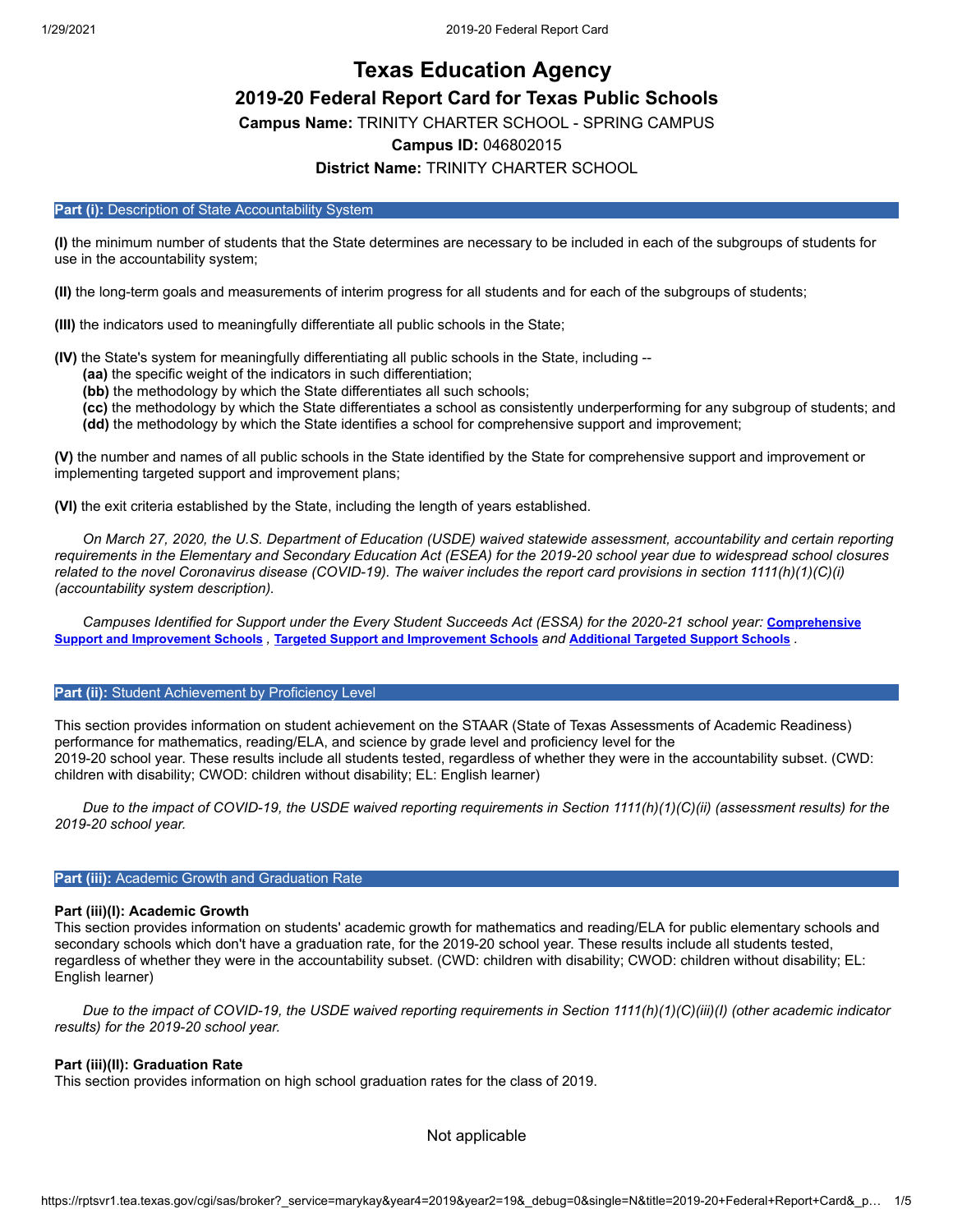# **Part (iv): English Language Proficiency**

This section provides information on the number and percentage of English learners achieving English language proficiency based on the 2020 TELPAS (Texas English Language Proficiency Assessment System) data.(EL: English learner)

*Due to the impact of COVID-19, the USDE waived reporting requirements in Section 1111(h)(1)(C)(iv) (English language proficiency results) for the 2019-20 school year.*

### **Part (v):** School Quality or Student Success (SQSS)

This section provides information on the other indicator of school quality or student success, which is college, career and military readiness (CCMR) for high schools and average performance rate of the three STAAR performance levels of all students, regardless of whether they were in the accountability subset, for elementary and secondary schools without a graduation rate. (CWD: children with disability; EL: English learner)

*Due to the impact of COVID-19, the USDE waived reporting requirements in Section 1111(h)(1)(C)(v) (school quality or student success indicator results) for the 2019-20 school year for elementary schools and secondary schools without a graduation rate. For secondary schools with CCMR (college, career, and military readiness) data, the results are reported.*

|                                                                      | All     | African                          |  | American<br>Indian                                                                                   | <b>Pacific More</b><br>Asian Islander Races Disadv | Two<br>Οľ | Econ | <b>CWD</b> | EL |
|----------------------------------------------------------------------|---------|----------------------------------|--|------------------------------------------------------------------------------------------------------|----------------------------------------------------|-----------|------|------------|----|
|                                                                      |         | Students American Hispanic White |  |                                                                                                      |                                                    |           |      |            |    |
| School Quality (College, Career, and Military Readiness Performance) |         |                                  |  |                                                                                                      |                                                    |           |      |            |    |
| %Students meeting<br><b>CCMR</b>                                     | $\star$ |                                  |  | 2012년 1월 20일 - 대한민국의 대한민국의 대한민국의 대한민국의 대한민국의 대한민국의 대한민국의 대한민국의 대한민국의 대한민국의 대한민국의 대한민국의 대한민국의 대한민국의 대 |                                                    |           |      |            |    |

'\*' Indicates results are masked due to small numbers to protect student confidentiality.

Indicates there are no students in the group.

### **Part (vi): Goal Meeting Status**

This section provides information on the progress of all students and each student group toward meeting the long-term goals or interim objectives on STAAR academic performance, federal graduation rate, and English learners' language proficiency. (CWD: children with disability; EL: English learner)

*Due to the impact of COVID-19, the USDE waived reporting requirements in Section 1111(h)(1)(C)(vi) (progress toward meeting long-term goals and measurements of interim progress) for the 2019-20 school year.*

# **Part (vii):** STAAR Participation

This section provides the percentage of students assessed and not assessed on STAAR for mathematics, reading/ELA, and science. (CWD: children with disability; CWOD: children without disability; EL: English learner)

*Due to the impact of COVID-19, the USDE waived reporting requirements in Section 1111(h)(1)(C)(vii) (percentage of students assessed and not assessed) for the 2019-20 school year.*

# **Part (viii):** Civil Rights Data

**Part (viii)(I)** This section provides information from the 2017-18 Civil Right Data Collection (CRDC) surveys, submitted by school districts to the Office for Civil Rights on measures of school quality, climate, and safety, including counts of in-school suspensions, outof-school suspensions, expulsions, school related arrests, referrals to law enforcement, chronic absenteeism (including both excused and unexcused absences), incidences of violence, including bullying and harassment. (EL: English learner)

There is no data for this campus.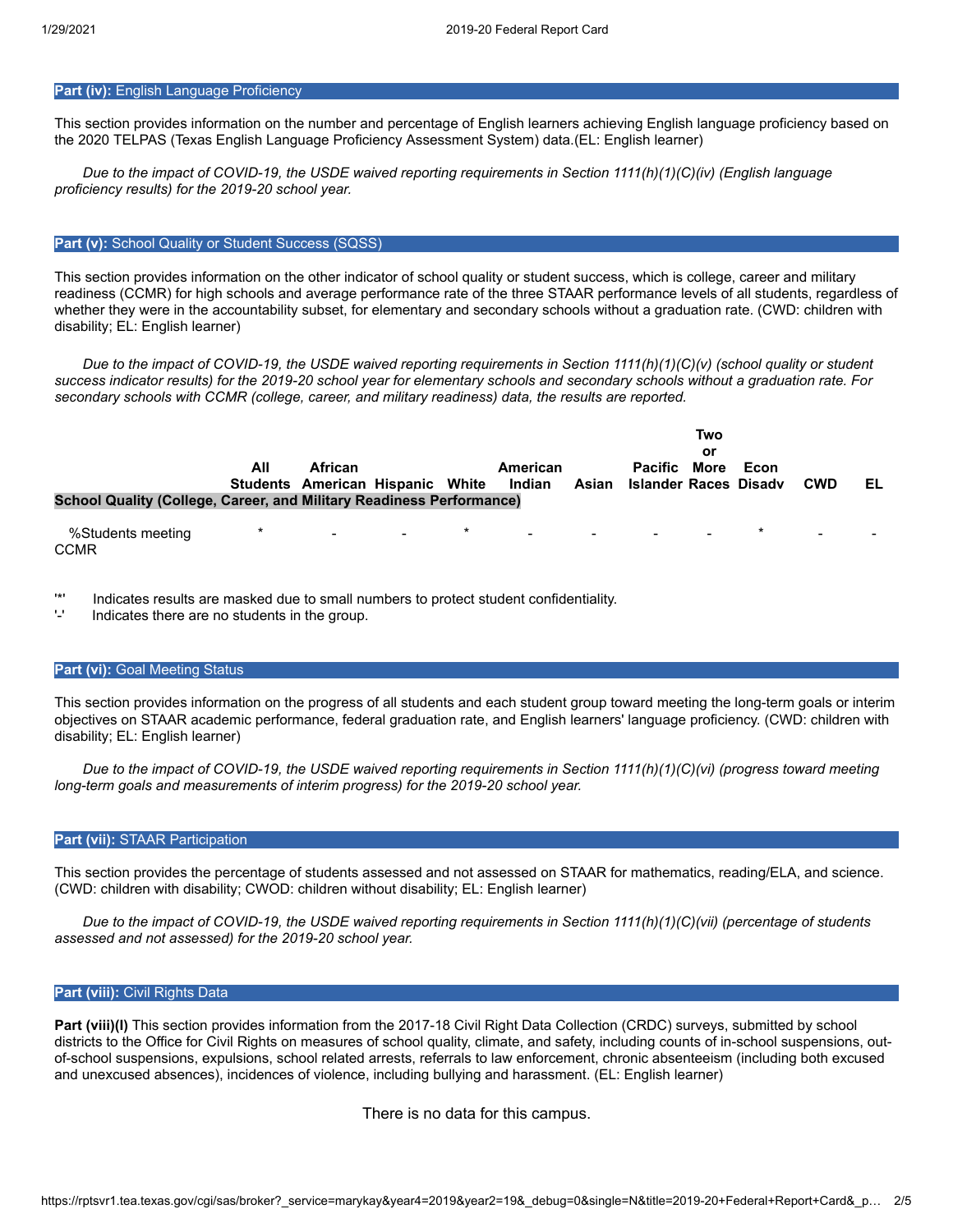**Part (viii)(II)** This section provides information from the 2017-18 Civil Right Data Collection (CRDC) surveys, submitted by school districts to the Office for Civil Rights, on the number of students enrolled in preschool programs and accelerated coursework to earn postsecondary credit while still in high school.

There is no data for this campus.

## **Part (ix): Teacher Quality Data**

This section provides information on the professional qualifications of teachers, including information disaggregated by high- and lowpoverty schools on the number and percentage of (I) inexperienced teacher, principals, and other school leaders; (II) teachers teaching with emergency or provisional credentials; and (III) teachers who are not teaching in the subject or field for which the teacher is certified or licensed.

# **High Poverty**

|                                                                                                        | <b>All School</b> |                |
|--------------------------------------------------------------------------------------------------------|-------------------|----------------|
|                                                                                                        | <b>Number</b>     | <b>Percent</b> |
| Inexperienced Teachers, Principals, and Other School Leaders                                           | 0.0               |                |
|                                                                                                        |                   |                |
| Teachers Teaching with Emergency or Provisional Credentials                                            | 0.0               |                |
|                                                                                                        |                   |                |
| Teacher Who Are Not Teaching in the Subject or Field for Which<br>the Teacher is Certified or Licensed | 0.0               |                |
|                                                                                                        |                   |                |

'-' Indicates there are no data available in the group. Blank cell indicates data are not applicable to this report.

#### **Part (x): Per-Pupil Expenditure**

This section provides information on the per-pupil expenditures of federal, state, and local funds, including actual personnel expenditures and actual non-personnel expenditures, disaggregated by source of funds, for each school district and campus for the 2019-20 fiscal year.

*To be updated by June 30th, 2021.*

## **Part (xi):** STAAR Alternate 2 Participation

This section provides information on the number and percentage of students with the most significant cognitive disabilities who take STAAR Alternate 2, by grade and subject for the 2019-20 school year.

*Due to the impact of COVID-19, the USDE waived reporting requirements in Section 1111(h)(1)(C)(xi) (number and percentage of students with the most significant cognitive disabilities taking an alternate assessment) for the 2019-20 school year.*

# **Part (xii):** Statewide National Assessment of Educational Progress (NAEP)

This section provides results on the state academic assessments in reading and mathematics in grades 4 and 8 of the 2019 National Assessment of Educational Progress, compared to the national average of such results.

#### **State Level: 2019 Percentages at NAEP Achievement Levels**

|         |                |                      |    |               |    | % At or Above |    | % At or Above     |    |               |
|---------|----------------|----------------------|----|---------------|----|---------------|----|-------------------|----|---------------|
|         |                |                      |    | % Below Basic |    | <b>Basic</b>  |    | <b>Proficient</b> |    | % At Advanced |
| Grade   | <b>Subject</b> | <b>Student Group</b> |    | บร            | ΤХ | US            |    | US                | т٧ | US            |
| Grade 4 | Reading        | .<br>Overall         | 39 | 34            | 61 | 66            | 30 | 35                |    |               |
|         |                | <b>Black</b>         | 52 | 52            | 48 | 48            | 16 | 18                |    |               |
|         |                | Hispanic             | 48 | 45            | 52 | 55            |    | 23                |    |               |

https://rptsvr1.tea.texas.gov/cgi/sas/broker?\_service=marykay&year4=2019&year2=19&\_debug=0&single=N&title=2019-20+Federal+Report+Card&\_p… 3/5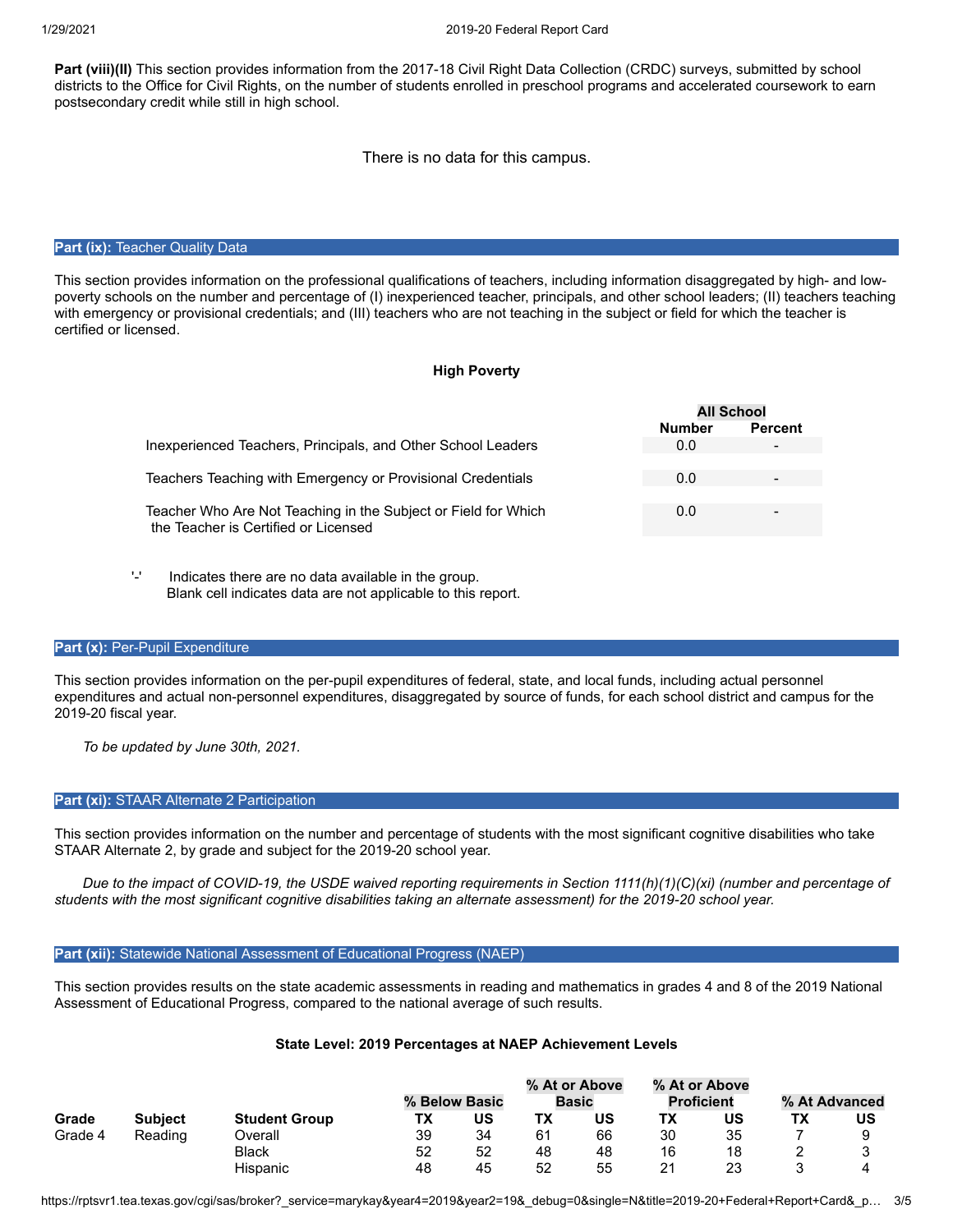### 1/29/2021 2019-20 Federal Report Card

|         |                    |                                   |                  |                |                | % At or Above |               | % At or Above     |                |                |
|---------|--------------------|-----------------------------------|------------------|----------------|----------------|---------------|---------------|-------------------|----------------|----------------|
|         |                    |                                   |                  | % Below Basic  |                | <b>Basic</b>  |               | <b>Proficient</b> |                | % At Advanced  |
| Grade   | <b>Subject</b>     | <b>Student Group</b>              | TX               | US             | TX             | US            | TX            | US                | TX             | US             |
|         |                    | White                             | 22               | 23             | 78             | 77            | 48            | 45                | 12             | 12             |
|         |                    | American Indian                   | $\star$          | 50             | $\star$        | 50            | $\star$       | 19                | $\star$        | 3              |
|         |                    | Asian                             | 11               | 18             | 89             | 82            | 65            | 57                | 25             | 22             |
|         |                    | Pacific Islander                  | $\star$          | 42             | $\star$        | 58            | $\star$       | 25                | $\star$        | $\overline{4}$ |
|         |                    | Two or More Races                 | 26               | 28             | 74             | 72            | 38            | 40                | 6              | 11             |
|         |                    | Econ Disadv                       | 50               | 47             | 50             | 53            | 19            | 21                | 3              | 3              |
|         |                    | <b>Students with Disabilities</b> | 79               | 73             | 21             | 27            | 8             | 10                | 1              | 2              |
|         |                    | English Language                  | 61               | 65             | 39             | 35            | 12            | 10                | $\overline{c}$ | $\mathbf{1}$   |
|         |                    | Learners                          |                  |                |                |               |               |                   |                |                |
|         | <b>Mathematics</b> | Overall                           | 16               | 19             | 84             | 81            | 44            | 41                | 9              | 9              |
|         |                    | <b>Black</b>                      | 24               | 35             | 76             | 65            | 32            | 20                | 3              | 2              |
|         |                    |                                   | 19               | 27             | 81             | 73            | 35            | 28                | 4              | 3              |
|         |                    | Hispanic                          |                  |                |                |               |               |                   |                |                |
|         |                    | White                             | 8<br>$\star$     | 11             | 92<br>$\star$  | 89            | 59<br>$\star$ | 52                | 16<br>$\star$  | 12             |
|         |                    | American Indian                   |                  | 33             |                | 67            |               | 24                |                | 4              |
|         |                    | Asian                             | 4                | $\overline{7}$ | 96             | 93            | 82            | 69                | 45             | 28             |
|         |                    | Pacific Islander                  | $\star$          | 36             | $\star$        | 64            | $\star$       | 28                | $\star$        | 6              |
|         |                    | Two or More Races                 | 9                | 16             | 91             | 84            | 51            | 44                | 9              | 10             |
|         |                    | Econ Disadv                       | 21               | 29             | 79             | 71            | 32            | 26                | 3              | 3              |
|         |                    | <b>Students with Disabilities</b> | 55               | 54             | 45             | 46            | 13            | 14                | 1              | 2              |
|         |                    | English Language<br>Learners      | 24               | 41             | 76             | 59            | 29            | 16                | 2              | 1              |
| Grade 8 | Reading            | Overall                           | 33               | 27             | 67             | 73            | 25            | 34                | 2              | 4              |
|         |                    | <b>Black</b>                      | 53               | 46             | 47             | 54            | 41            | 15                | n/a            | 1              |
|         |                    | Hispanic                          | 38               | 37             | 62             | 63            | 19            | 22                | 1              | 2              |
|         |                    | White                             | 20               | 18             | 80             | 82            | 35            | 42                | 3              | 5              |
|         |                    | American Indian                   | $\star$          | 41             | $^\star$       | 59            | $\star$       | 19                | $\star$        | 1              |
|         |                    |                                   |                  |                |                |               |               |                   |                |                |
|         |                    | Asian                             | 8<br>$\star$     | 13             | 92<br>$\star$  | 87            | 59<br>$\star$ | 57                | 11<br>$\star$  | 13             |
|         |                    | Pacific Islander                  |                  | 37             |                | 63            |               | 25                |                | 2              |
|         |                    | Two or More Races                 | 26               | 24             | 74             | 76            | 25            | 37                | 1              | 5              |
|         |                    | Econ Disadv                       | 43               | 40             | 57             | 60            | 15            | 20                | n/a            | 1              |
|         |                    | <b>Students with Disabilities</b> | 81               | 68             | 19             | 32            | 3             | $\overline{7}$    | n/a            | n/a            |
|         |                    | English Language<br>Learners      | 66               | 72             | 34             | 28            | 4             | 4                 | n/a            | n/a            |
|         | <b>Mathematics</b> | Overall                           | 32               | 31             | 68             | 69            | 30            | 34                | 7              | 10             |
|         |                    | <b>Black</b>                      | 48               | 53             | 52             | 47            | 16            | 14                | 2              | 2              |
|         |                    | Hispanic                          | 37               | 43             | 63             | 57            | 21            | 20                | 3              | 4              |
|         |                    | White                             | 20               | 20             | 80             | 80            | 44            | 44                | 13             | 13             |
|         |                    | American Indian                   | $^\ast$          | 49             | $\star$        | 51            | $\star$       | 15                | $\star$        | 3              |
|         |                    |                                   |                  |                |                |               |               |                   |                |                |
|         |                    | Asian                             | 10<br>$^{\star}$ | 12             | 90<br>$^\star$ | 88            | 71<br>$\star$ | 64                | 36<br>$\star$  | 33             |
|         |                    | Pacific Islander                  |                  | 45             |                | 55            |               | 21                |                | 4              |
|         |                    | Two or More Races                 | 25               | 27             | 75             | 73            | 41            | 38                | 11             | 12             |
|         |                    | Econ Disadv                       | 41               | 46             | 59             | 54            | 19            | 18                | 2              | 3              |
|         |                    | <b>Students with Disabilities</b> | 73               | 73             | 27             | 27            | 5             | 6                 | 1              | 2              |
|         |                    | English Language<br>Learners      | 60               | 72             | 40             | 28            | 8             | 5                 | 1              | $\mathbf 1$    |

# **State Level: 2019 NAEP Participation Rates for Students with Disabilities and Limited English Proficient Students**

| Grade   | <b>Subject</b>     | <b>Student Group</b>              | Rate |
|---------|--------------------|-----------------------------------|------|
| Grade 4 | Reading            | <b>Students with Disabilities</b> | 77%  |
|         |                    | English Learners                  | 94%  |
|         | <b>Mathematics</b> | <b>Students with Disabilities</b> | 79%  |
|         |                    | <b>English Learners</b>           | 97%  |
| Grade 8 | Reading            | <b>Students with Disabilities</b> | 83%  |
|         |                    | <b>English Learners</b>           | 96%  |
|         | <b>Mathematics</b> | <b>Students with Disabilities</b> | 88%  |
|         |                    | English Learners                  | 97%  |

'\*' Indicates reporting standards not met.

'n/a' Indicates data reporting is not applicable for this group.